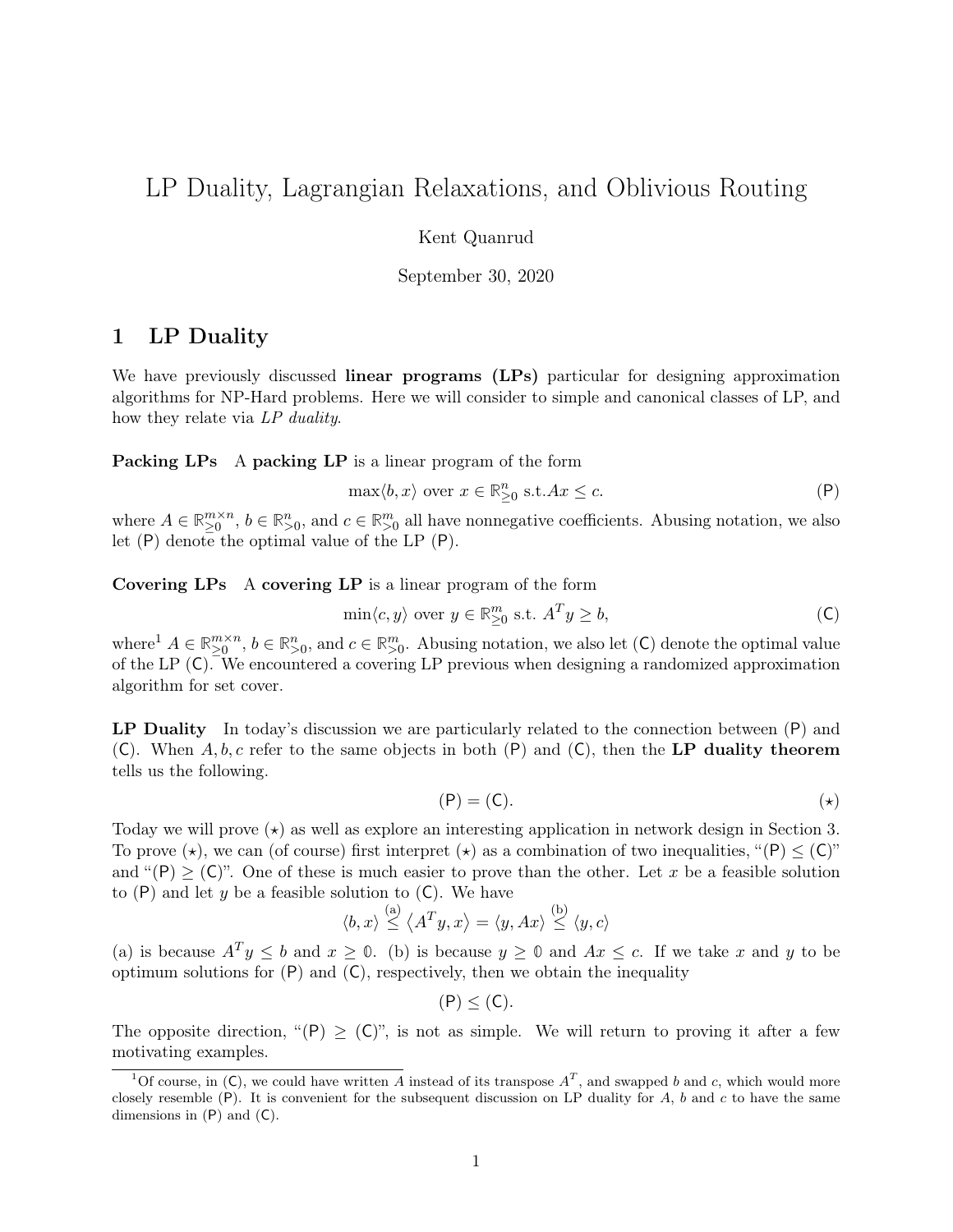### 1.1 Examples

### 1.1.1 Set cover and packing

### <span id="page-1-0"></span>1.1.2 Max-flow min-cut

maximize 
$$
\lambda
$$
 over  $\lambda > 0$  and  $f : E \to \mathbb{R}_{\geq 0}$   
\ns.t.  $f(e) \leq c(e)$  for all  $e \in E$ ,  
\n
$$
\sum_{e \in \partial^+(v)} f(e) - \sum_{e \in \partial^-(v)} f(e) = 0 \text{ for all } v \in V \setminus \{s, t\},
$$
\n
$$
\sum_{e \in \partial^+(s)} f(e) - \sum_{e \in \partial^-(s)} f(e) = \lambda,
$$
\n
$$
\sum_{e \in \partial^-(t)} f(e) - \sum_{e \in \partial^+(t)} f(e) = \lambda.
$$
\n(1)

Here  $\partial^+(v)$  denotes the set of directed edges starting from v, and  $\partial^-(v)$  denotes the set of directed edges ending at v.

The above formulation is compact, in the sense that it has only a polynomial number of constraints. Thus it can be solved by an LP solver in polynomial times. (There are also a number of fast combinatorial algorithms for maximum flow, several of which are included in introductory algorithms classes.)

Recall that any  $(s, t)$ -flow can be decomposed as a nonnegative combination of  $s \to t$  paths. This allows us to write max flow as a **path packing LP** instead. Let  $\mathcal{P}_{s,t}$  denote the set of paths from s to t.

maximize 
$$
\sum_{p \in \mathcal{P}_{s,t}} x_p
$$
 over  $x : \mathcal{P}_{s,t} \to \mathbb{R}_{\geq 0}$  s.t.  $\sum_{p: e \in p} x_p \leq c_e$  for all  $e \in E$ . (2)

First, there are an exponential number of variables, with a variable  $x_p$  for each path  $p : s \leadsto t$ . Second, compared to the "compact" formulation in  $(1)$  above, the path packing formulation is conceptually very simple. We are packing a maximum number of  $s \rightarrow t$  paths subject to cardinality constraints. It might seem odd that the exponentially large path packing formulation is conceptually cleaner then the polynomial size compact formulation, but this dynamic arises for many other problems.

For our discussion, we prefer [\(2\)](#page-1-0) because we can directly apply LP-duality. "Packing points into sets" becomes "covering points into sets", "capacities" of sets become "costs", and the "profit" of each becomes a demand. For multicommodity flow, "points" are paths and "sets" are edges. Thus the dual of [\(2\)](#page-1-0) is

minimize 
$$
\sum_{e \in E} c(e)y_e
$$
 over  $y : E \to \mathbb{R}_{\geq 0}$  s.t.  $\sum_{e \in p} y_e \geq 1$  for all (s,t) paths  $p \in \mathcal{P}_{s,t}$ .

#### 1.1.3 Multicommodity flow and sparsest cut

Let  $G = (V, E)$  be a graph with positive edge capacities  $c : E \to \mathbb{R}_{\geq 0}$ . A **multicommodity flow** consists of, for every pair  $s, t \in V$ , an  $(s, t)$ -flow  $f_{s,t} : E \to \mathbb{R}_{>0}$ . The "congestion" on an edge induced by a multicommodity flow  $\{f_{s,t} : s, t \in V\}$  is the ratio of the total amount of flow on that edge to the capacity on the edge:

congestion on 
$$
e = \frac{\sum_{e \in E} |f_{s,t}(e)|}{c(e)}
$$
.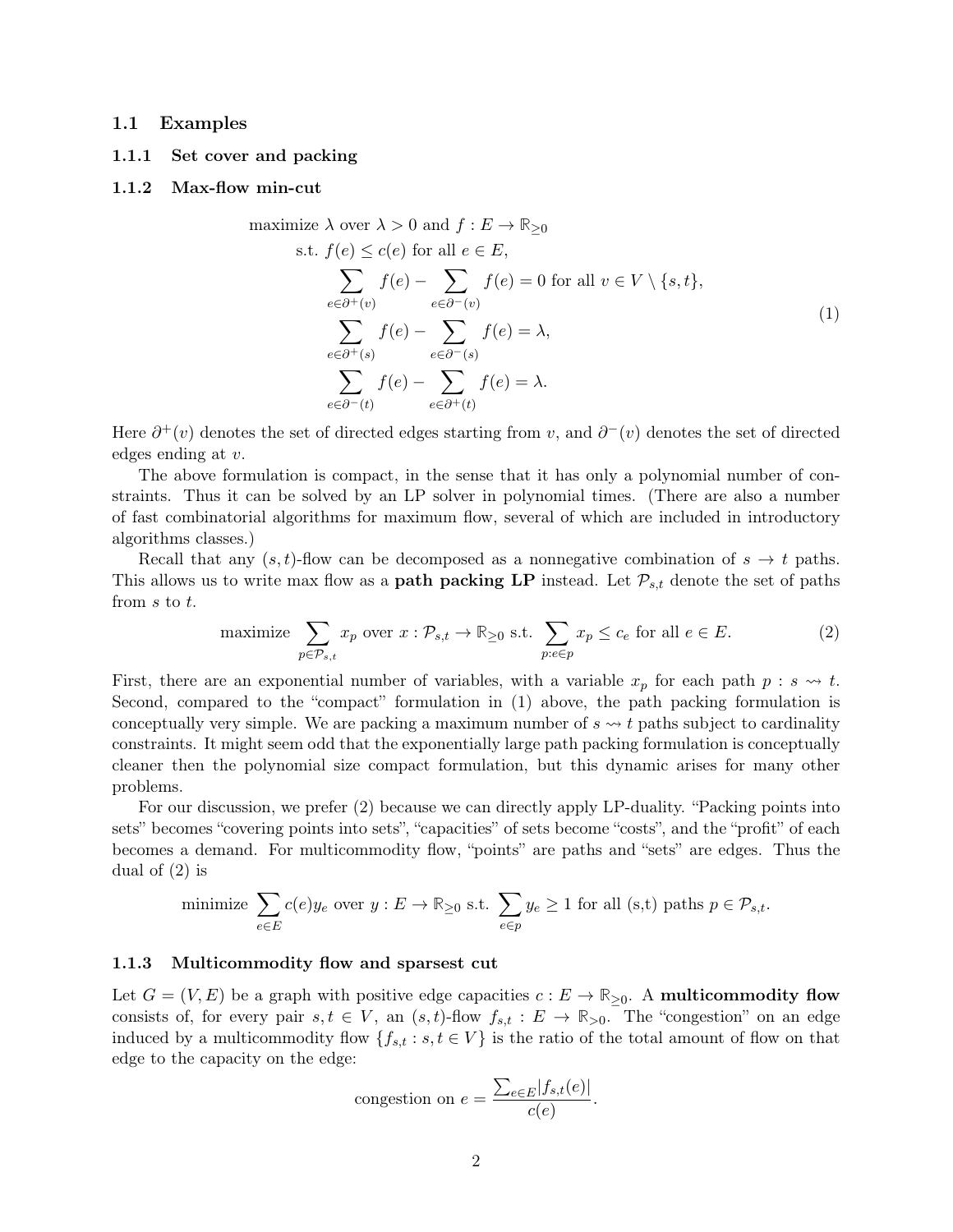Here we consider two problems for the special case of undirected graphs. In both cases, the input consists of an undirected capacitated graph  $G = (V, E, c)$  and (symmetric) demands  $d : \binom{V}{2}$  $\binom{V}{2} \rightarrow \mathbb{R}_{\geq 0}.$ 

Concurrent flow. In the concurrent multicommodity flow problem, the goal is to find a multicommodity flow routing d of minimum congestion. Equivalent, the goal is to route  $\lambda d$  without violating any edge capacities for  $\lambda$  as large as possible. This value of  $\lambda$  is called the maximum *concurrent flow.* Note that when d only consists of one nonzero demand  $d(s, t)$ , this is equivalent to the maximum  $\{s, t\}$ -flow problem.

**Sparsest cut.** In the **sparset cut** problem, the goal is to partition the vertices into  $(S, \overline{S})$  (where  $S = V \setminus S$  to minimize the ratio

$$
\frac{\sum_{e \in \partial(S)} c(e)}{\sum_{s \in S, t \in \bar{S}} d(s, t)}.
$$

Here  $0/0$  is interpreted as  $+\infty$ , the worst possible score. Note that when d only consists of one nonzero demand  $d(s, t)$ , this is equivalent to the minimum  $\{s, t\}$ -cut problem.

<span id="page-2-0"></span>**LP duality** We might take  $\{s, t\}$  max-flow min-cut theorem as an inspiration for a similar relation between concurrent flow and sparsest cut. Let us take an LP based approach, and first write down an LP for multicommodity flow. Following the lead of  $\{s, t\}$ -max flow, we will design a packing LP based on packing paths. For  $s, t \in V$ , let  $\mathcal{P}_{s,t}$  be the set of paths from s to t. Let  $\mathcal{P} = \prod_{s,t \in V} \mathcal{P}_{s,t}$ be the product of these families of paths. Each object  $p \in \mathcal{P}$  is a bundle of paths, consisting of one path  $p_{s,t} \in \mathcal{P}_{s,t}$  for every pair  $s,t \in V$ . A path packing formulation for concurrent multicommodity flow can now be written as follows.

maximize 
$$
\sum_{p \in \mathcal{P}} x_p
$$
 over  $x : \mathcal{P} \to \mathbb{R}_{\geq 0}$  s.t.  $\sum_p \sum_{s,t: e \in p(s,t)} x_p \leq c(e)$ 

for all  $e \in E$ . The *dual* of this LP is the following covering LP.

minimize 
$$
\sum_{e} c(e)y_e
$$
 over  $y : E \to \mathbb{R}_{\geq 0}$  s.t.  $\sum_{s,t \in V} d(s,t) \sum_{e \in p(s,t)} y_e \geq 1$  for all  $p \in \mathcal{P}$ .

To interpret this LP, observe that for every  $p \in \mathcal{P}$  and  $s, t \in V$ ,  $\sum_{e \in p(s,t)} y_e$  is the length of the path  $p(s,t)$  w/r/t the edge lengths  $y_e$ . For a fixed vector y, let  $\delta_y: V \times V \to \mathbb{R}_{\geq 0}$  give the shortest path distances  $w/r/t$  y. Then the LP can be written as

minimize 
$$
\sum_{e} c(e)y_e
$$
 over  $y : E \to \mathbb{R}_{\geq 0}$  s.t.  $\sum_{s,t \in V} d(s,t)\delta_y(s,t) \geq 1$ .

Let us consider the special case of *undirected graphs*. In the LP above,  $\delta_y$  gives a metric, and in any optimal solution, we have  $\delta_y(s,t) = y_e$  for any edge  $e = \{s,t\}$ . This allows us to rewrite the LP (again!) as follows. For a metric  $\delta: \binom{V_2}{2}$  $\binom{V}{2}$  and an edge  $e = \{s, t\}$ , let us denote  $\delta(e) = \delta(s, t)$ . Consider the following equivalent LP (for unidrected graphs).

minimize 
$$
\sum_{e} c(e)\delta(e)
$$
 over all metrics  $\delta: E \to \mathbb{R}_{\geq 0}$  s.t.  $\sum_{s,t \in V} d(s,t)\delta(s,t) \geq 1$ .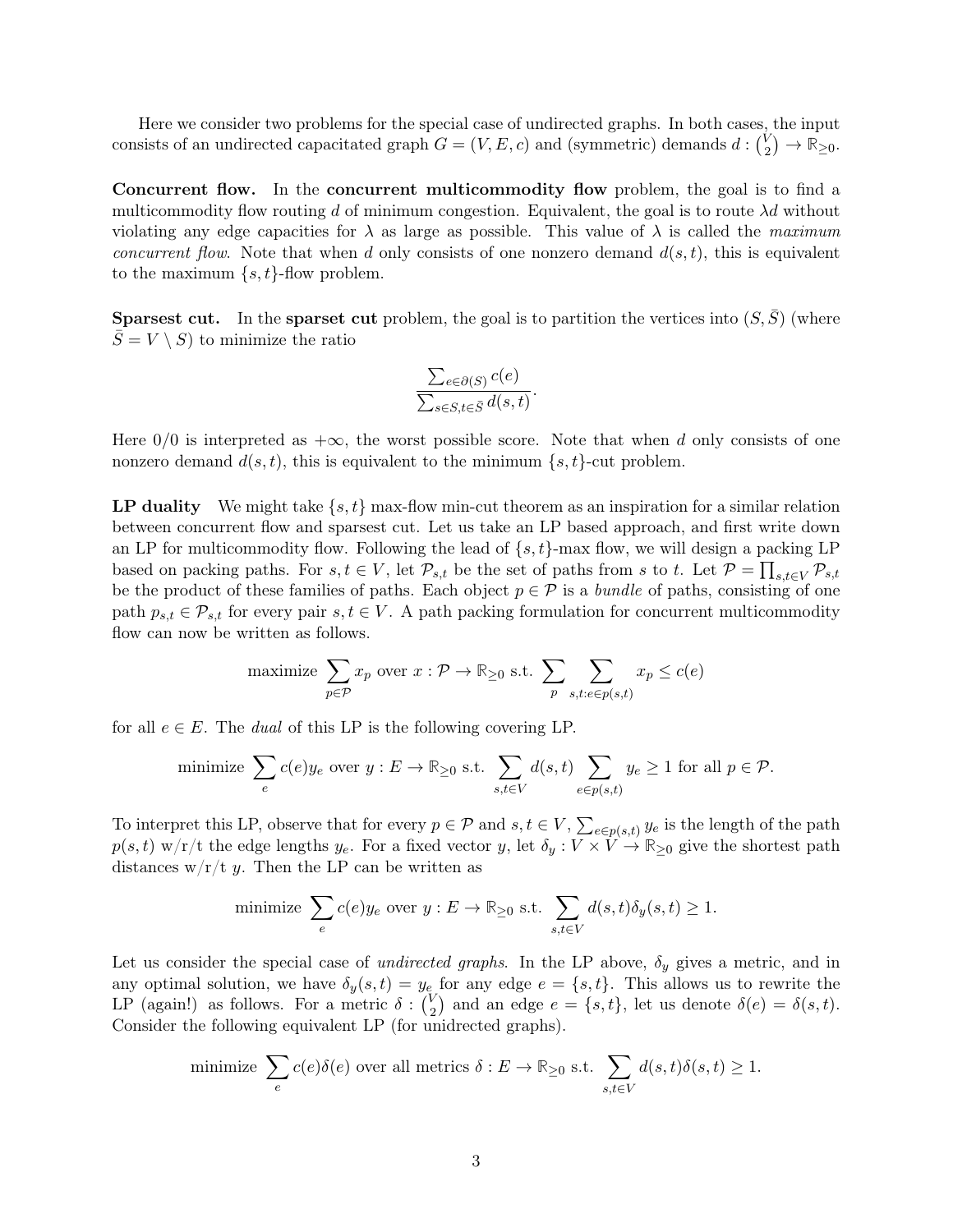By scaling, this is equivalent to the following LP.

minimize 
$$
\frac{\sum_{e} c(e)\delta(e)}{\sum_{s,t \in V} d(s,t)\delta(s,t)}
$$
 over all metrics  $\delta: \binom{V}{2} \to \mathbb{R}_{\geq 0}$ . (3)

Finally, we recognize this last LP as a relaxation to the sparsest cut problem. Indeed, any cut  $(S, \overline{S})$ gives rise to a (boring) metric  $\delta_S$  defined by

$$
\delta_S(s,t) = \begin{cases}\n0 & \text{if } s, t \in S \\
1 & \text{if } s \in S \text{ and } t \in \bar{S} \\
1 & \text{if } s \in \bar{S} \text{ and } t \in S \\
0 & \text{if } s, t \in \bar{S}.\n\end{cases}
$$

Let us the value of the LP  $(3)$  the "minimum fractional sparsest cut". We now have the following.

(max. concurrent flow)  $\stackrel{(c)}{=}$  (min. fractional sparsest cut)  $\stackrel{(d)}{\leq}$  (min. sparsest cut).

Here (c) applies LP-duality  $(\star)$ . (d) is because minimum fractional sparsest cut is a relaxation of minimum sparsest cut.

Recall that with  $\{s, t\}$  max flow, the maximum flow equals the minimum cut. With concurrent flow, we are consider the multiple-source-sink generalization of  $\{s, t\}$ -max flow. In this sense, we have "max flow  $\leq$  min cut". One might ask if also "min cut  $\leq$  max flow", or more generally, for the smallest factor  $\alpha \geq 1$  such that

(min. sparsest cut)  $\leq \alpha$ (max. concurrent flow).

This would give an "α-approximate max-flow min-cut" theorem for multiple commodities. This will be the topic of our next discussion.

## <span id="page-3-0"></span>2 Algorithmic proof of LP Duality

To simplify notation, we rescale ([P](#page-0-0)) as follows. We first scale b to 1 (replacing each  $A_{ij}$  with  $A_{ij}/b_j$ ). We also scale c to 1 (replacing each  $A_{ij}$  with  $A_{ij}/c_i$ ). We are thus left with the following normalized packing problem,

$$
\text{maximize} \ \langle \mathbb{1}, x \rangle \ \text{over } x \in \mathbb{R}_{\geq 0}^n \ \text{s.t.} \ Ax \leq \mathbb{1}
$$

and the normalized covering problem,

minimize 
$$
\langle \mathbb{1}, y \rangle
$$
 over  $y \in \mathbb{R}_{\geq 0}^m$  s.t.  $A^T y \geq \mathbb{1}$ .  $(C_1)$ 

We note that the rescaling did not affect the optimum value of either L[P](#page-0-0):  $(P) = (P_1)$  $(P) = (P_1)$  $(P) = (P_1)$ , and  $(C) = (C_1)$  $(C) = (C_1)$  $(C) = (C_1)$ .

### 2.1 The partition function

To prove LP-duality, we will use a function  $\pi : \infty$ , alternatively called the **partition** or **soft-max** function, defined by

$$
\pi(x) = \log\left(\sum_i e^{x_i}\right).
$$

Lemma 1. For all  $x \in \mathbb{R}^m$ ,

$$
x \le \pi(x) \le x + \log(m).
$$

**Lemma 2.** For all  $x, \pi'(x)$  is positive and its coordinates sum to 1.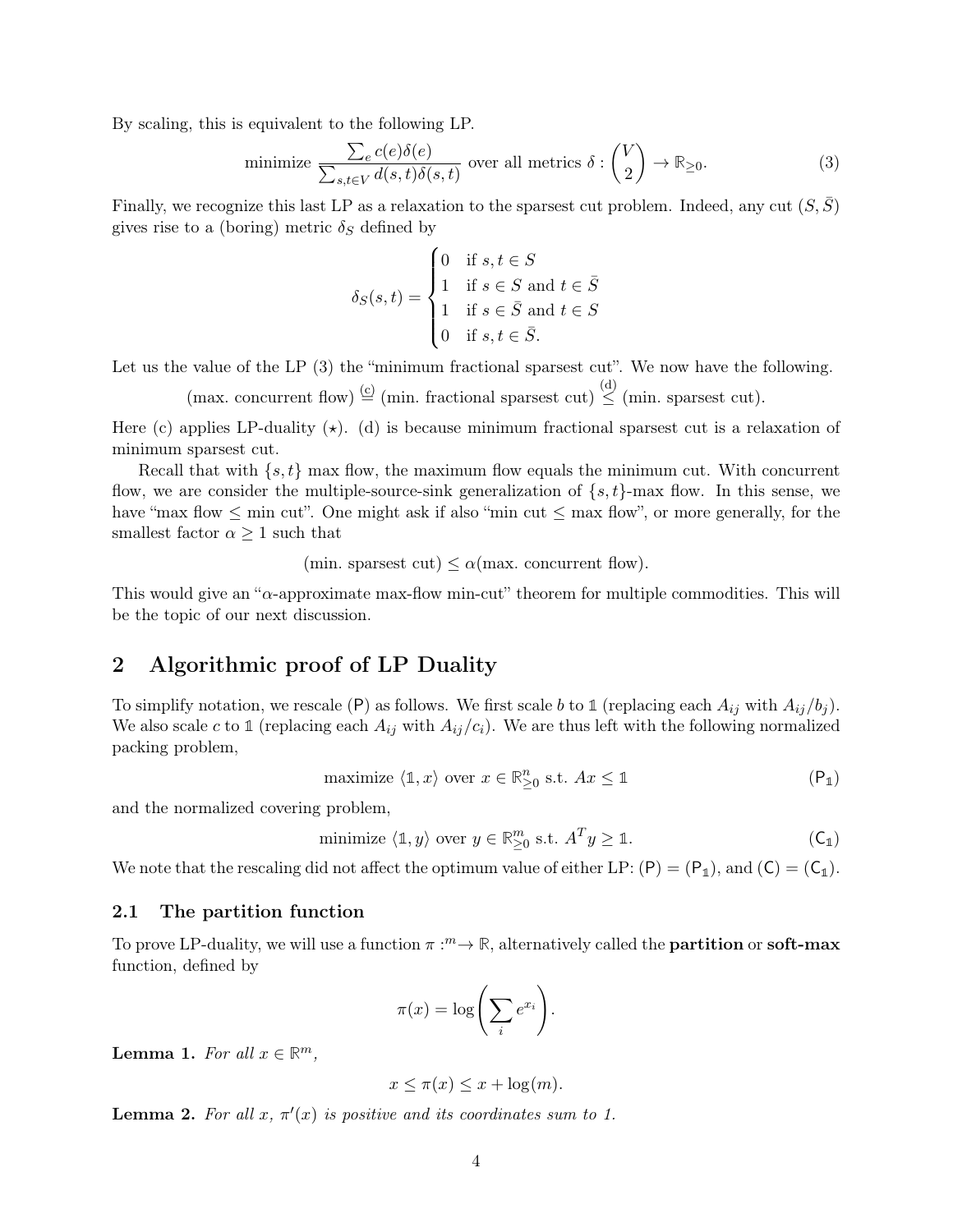### <span id="page-4-0"></span>2.2 A continuous algorithm

Let  $\epsilon > 0$  be given, and let  $\eta = \log(m)/\epsilon$ . Consider the function  $f : \mathbb{R}^n_{\geq 0} \to \mathbb{R}$  defined by

$$
f(x) \stackrel{\text{def}}{=} A^T \pi'(\eta Ax). \tag{4}
$$

We think of f is a continuous approximation to  $\max_i (Ax)_i$ , as follows.

**Lemma 3.** For all  $x$ ,

$$
\max_{i} (Ax)_i \le f(x) \le \max_{i} (Ax)_i + \epsilon.
$$

Note that the derivative of  $f$ ,

$$
f'(x) = \frac{1}{\eta} \pi(\eta Ax),
$$

can be interpretted as a convex combination of the original packing constraints.

<span id="page-4-1"></span>**Lemma 4.** For any  $x \in \mathbb{R}^n$ , there is a coordinate  $j \in [n]$  such that

$$
f_j'(x) \le \frac{1}{(\mathsf{C})}.
$$

Proof. Suppose by contradiction that

$$
f'(x) = \frac{1}{\eta} \pi(\eta Ax) \ge \frac{1+\epsilon}{\text{(C)}} \mathbb{1}
$$

for some  $\epsilon > 0$ . Then

$$
y = \frac{(\mathsf{C})}{1 + \epsilon} \pi'(\eta Ax)
$$

is a feasible solution to the covering LP with objective value

$$
\langle \mathbb{1}, y \rangle = \frac{(\mathsf{C})}{1 + \epsilon} < (\mathsf{C}),
$$

a contradiction to ([C](#page-0-1)) being the optimum value.

<span id="page-4-2"></span>Theorem 5.  $(P) = (C)$  $(P) = (C)$  $(P) = (C)$  $(P) = (C)$  $(P) = (C)$ .

*[P](#page-3-0)roof.* We will show that for all  $\epsilon > 0$ ,  $(P_1) \ge 1/1 + \epsilon$ . Then taking  $\epsilon \downarrow 0$  gives the desired result.

Let  $\epsilon > 0$ , and consider the function  $f(x)$  defined in [\(4\)](#page-4-0) above. We define a *continuous path of* solutions  $x(t) \in \mathbb{R}^n_{\geq 0}$ , for  $t \in [0, 1 - \epsilon]$ . Initially, we set  $x(0) = \mathbb{0}^n$ . For each instance of time t, by [Lemma 4,](#page-4-1) there is a coordinate  $i(t) \in [n]$  such that  $f_i'(x(t)) \leq 1$ . We define the *rate of change* of  $x(t)$  as

$$
x'(t) = e_{i(t)}.
$$

That is, at each time step t, we increase the coordinate  $i(t)$  of x such that  $f_i'(x(t)) \leq 1$ . We claim that  $x(1)/1 + \epsilon$  is a feasible solution with objective value  $\geq 1/(1 + \epsilon)$ . At  $t = 1$ , the objective value is

$$
\langle \mathbb{1}, x(1-\epsilon) \rangle \stackrel{\text{(a)}}{=} \int_0^1 \frac{d}{dt} \langle \mathbb{1}, x(t) \rangle dt = \int_0^1 \langle \mathbb{1}, x'(t) \rangle dt \stackrel{\text{(b)}}{=} \int_0^1 1 dt = 1.
$$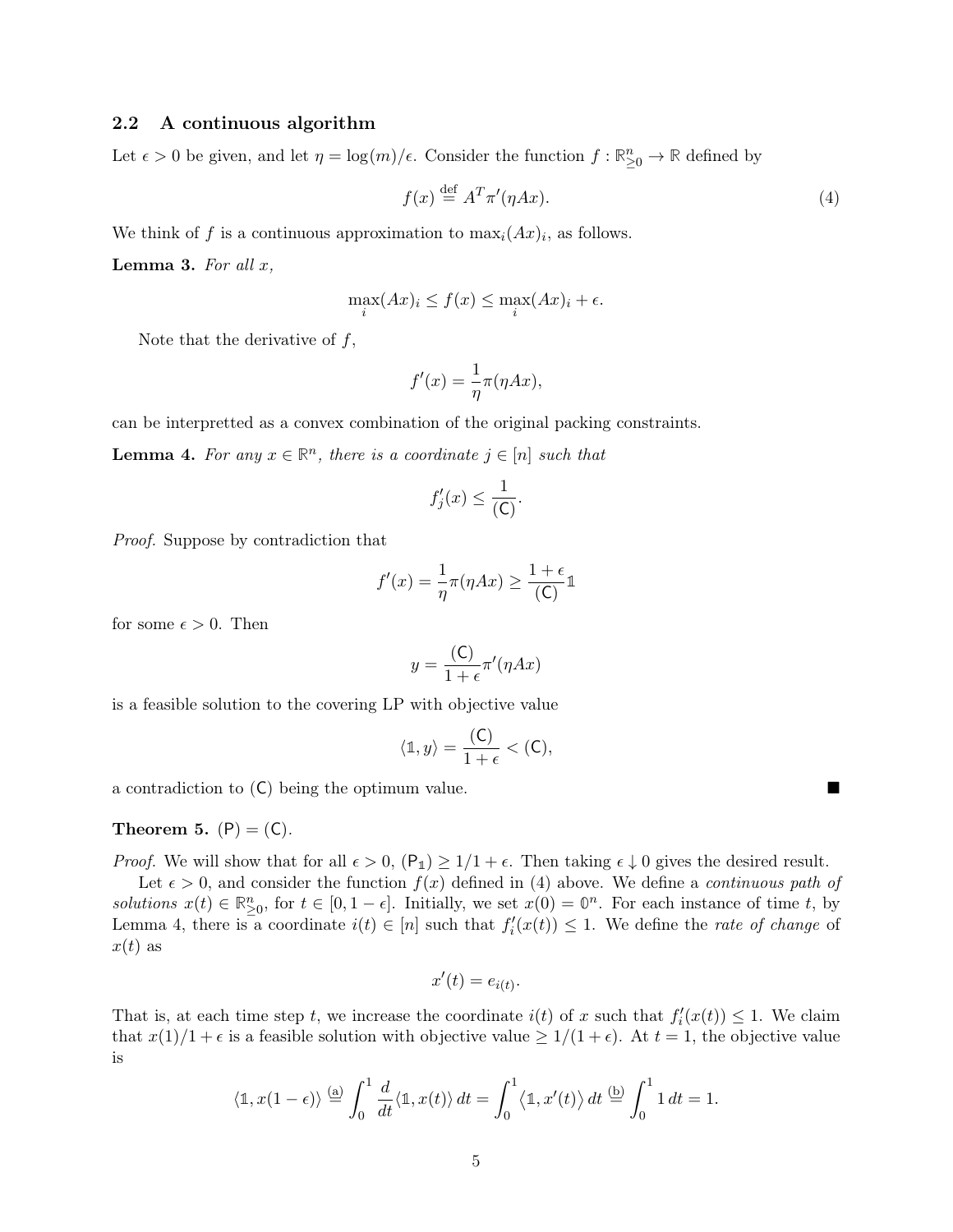Here (a) is by the fundamental theorem of calculus (noting that  $\langle 1, x(0) \rangle = \langle 1, 0 \rangle = 0$ ). (b) is because  $x'(t)$  is the indicator function  $e_{i(t)}$ . It remains to show that  $x(1)/(1 + \epsilon)$  is feasible. To analyze the value of  $f(x(1))$ , we have

$$
f(x(1)) - f(x(0)) \stackrel{\text{(c)}}{=} \int_0^1 \frac{d}{dt} f(x(t)) dt \stackrel{\text{(d)}}{=} \int_0^1 \langle f'(x(t)), x'(t) \rangle dt
$$

$$
\stackrel{\text{(e)}}{=} \int_0^1 \left( f'(x(t)) \right)_{i(t)} dt \stackrel{\text{(f)}}{=} \int_0^1 1 dt = 1.
$$

Thus,

$$
\max_{i} (Ax(1))_{i} \stackrel{\text{(g)}}{\leq} f(x(1)) \stackrel{\text{(h)}}{\leq} 1 + f(x(0)) = 1 + \epsilon.
$$

Thus  $x(1)/(1 + \epsilon)$  is a feasible solution with objective value  $\geq 1/(1 + \epsilon)$ .

### <span id="page-5-1"></span>2.3 A discrete algorithm

**Lemma 6.** Let  $x, y \in \mathbb{R}^n$  and  $\epsilon > 0$ , and suppose  $x_i \leq y_i \leq x_i + \epsilon$  for all coordinates i. Then for all i,

$$
e^{-\epsilon}\pi'_i(x) \le \pi'(y) \le e^{\epsilon}\pi'_i(x).
$$

Proof. Recall that

$$
\pi'_i(x) = \frac{e^{x_i}}{\sum_j e^{x_j}}.
$$

If  $x_i \leq y_i \leq x_i + \epsilon$ , then

$$
e^{x_i} \leq e^{y_i} \leq e^{\epsilon} e^{x_i}
$$

for all i. The claim follows.

<span id="page-5-0"></span>**Theorem 7.** Let  $\epsilon > 0$  and consider an L[P](#page-3-0) of the form  $(P_1)$ . Suppose one has access to an oracle that, given any distribution  $p \in \Delta_m$ , one can compute a  $(1 + \epsilon)$ -approximation to the Lagrangian relaxation

$$
maximinize \langle 1, x \rangle s.t. \langle p, Ax \rangle \le 1
$$

in polynomial time. Then in  $O(m \log(n)/\epsilon^2)$ , one can compute a  $(1 - c\epsilon)$ -approximate feasible solution to  $(P_1)$  $(P_1)$  $(P_1)$  for a (small) universal constant  $c \geq 1$ .

Proof. The algorithm is based on discretizing the continuous proof in [Section 2.2.](#page-4-0) Recall that each time step  $t \in [0,1]$ , we had a partial solution  $x(t) \in \mathbb{R}_{\geq 0}^n$ , and in each time step t, we choose a coordinate  $i(t)$  such that  $f'_{i(t)}(x(t)) \leq 1$ . We discretize this as follows.

Each iteration k, we have a solution  $x^k$  at time  $t^k$ . In the first iteration, we have  $x^1 = 0$  and  $t^1 = 1$ . We approximately solve the Lagrangian relaxation and obtain a point  $z_k$  such that

$$
\langle \mathbb{1}, z^k \rangle \ge (1 - \epsilon) \text{ OPT}
$$
 and  $\langle f'(x^k), Az^k \rangle \le 1$ .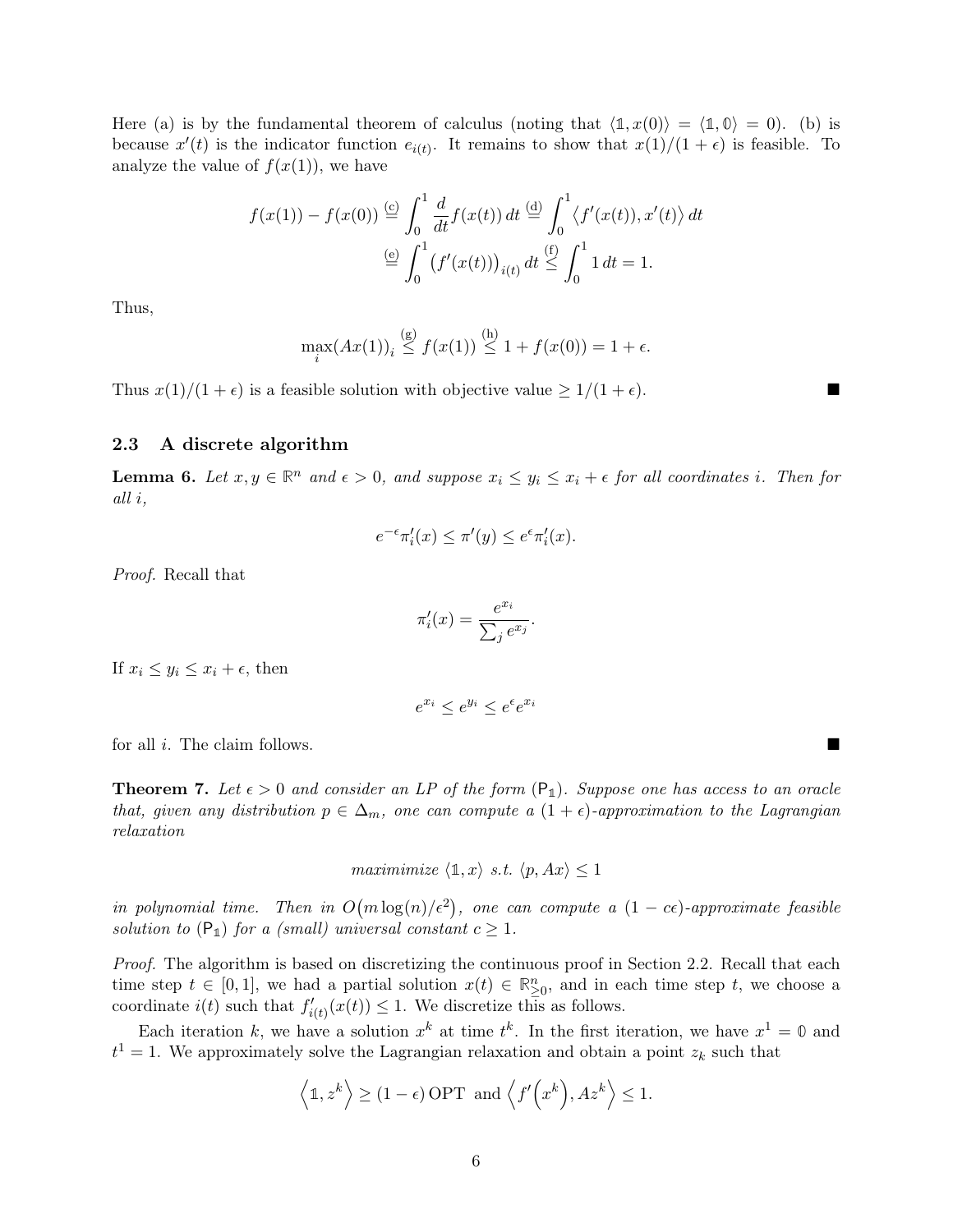Let  $\delta^k$  large as possible such that  $t^k + \delta^k \leq 1$  and

$$
\delta^k\eta Az^k\leq \frac{\epsilon}{2}\mathbb{1}.
$$

Observe that by Lemma ??, because  $\epsilon \eta A x^k \leq \epsilon \eta x^{k+1} \leq \epsilon \eta A x^k + \frac{\epsilon}{2}$  $\frac{\epsilon}{2}$ 1, we have

$$
f'\left(x^{k+1}\right) \leq e^{\epsilon} f'\left(x^k\right).
$$

Now, imagine  $x(t)$  as a continuous solution we

$$
x(t^k) = x^k
$$

for all k and we interpolate linearly inbetween. For all  $t \in (t^k, t^{k+1})$ , we have

$$
x'(t) = z^k.
$$

In particular, for  $t \in (t^k, t^{k+1})$ , we have

$$
\langle x'(t), \mathbb{1} \rangle \ge 1 - \epsilon
$$

and

$$
\langle f'(x(t)), Ax'(t) \rangle = \langle f'(x(t)), Az^k \rangle \le (1+\epsilon) \langle f'(x^k), Az^k \rangle \le 1+\epsilon.
$$

Repeating the calculations from [Theorem 5,](#page-4-2) we see that

$$
\langle \mathbb{1}, x(1) \rangle \ge 1 - \epsilon
$$

and

$$
Ax(1) \le e^{\epsilon} \mathbb{1} + \epsilon \le (1 + 3\epsilon)\mathbb{1}.
$$

Scaling down  $x(1)$  gives the desired soluton.

An alternative form or [Theorem 7](#page-5-0) is as follows.

**Theorem 8.** Consider an L[P](#page-3-0) of the form  $(P_1)$ . Suppose that for any distribution  $p \in \Delta_m$  over, one can find a feasible solution x of value  $\geq \alpha$  to the Lagrangian relaxation

maximimize  $\langle \mathbb{1}, x \rangle$  s.t.  $\langle p, Ax \rangle \leq 1$ 

in polynomial time. Then in  $O(m \log(n)/\epsilon^2)$  iterations, where each iteration produces a feasible point x of value  $\alpha$  to a relaxation of the above form, one can compute a point  $x \in \mathbb{R}^n_{\geq 0}$  such that

$$
\langle \mathbb{1}, x \rangle \ge (1 - \epsilon)\alpha \text{ and } Ax \le \mathbb{1}.
$$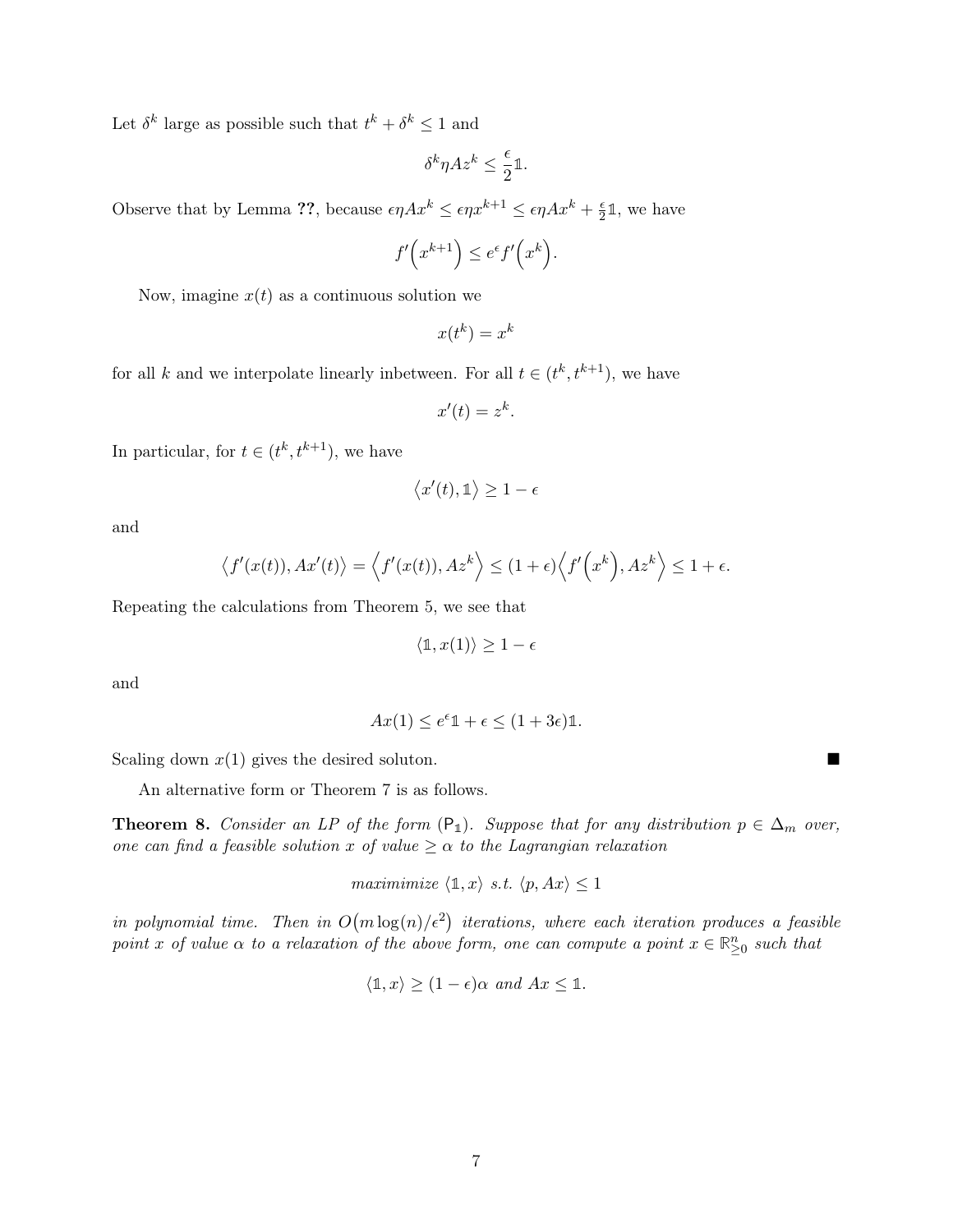## <span id="page-7-0"></span>3 Oblivious routing

Recall the concurrent multicommodity flow problem, where given a graph  $G = (V, E)$  with edge capacities  $c: E \to \mathbb{R}_{\geq 0}$  and demands  $d: V \times V \to \mathbb{R}_{\geq 0}$ , the goal is to simulatenously routine  $d(s, t)$  units of flow from s to t for all  $s, t \in V$ , with minimum congestion. Here we consider the multicommodity flow problems for *undirected* graphs.

An oblivious routing scheme consists of a unit  $\{s, t\}$ -flow  $f_{s,t}$  for every  $s, t \in V$ . Given demands  $d: \begin{pmatrix} V \\ 2 \end{pmatrix}$  $\mathcal{L}_2^{\vee}$   $\rightarrow \mathbb{R}_{\geq 0}$  and an oblivious routing scheme  $\mathcal{F} = \{f_{s,t} : s, t \in V\}$ , we can route  $d(s,t)$  units of flow along  $f_{s,t}$  for all  $s,t \in V$  to obtain a multicommodity flow. For a parameter  $\alpha \geq 1$ , we say that  $\mathcal{F} = \{f_{s,t} : s,t \in V\}$  is an  $\alpha$ -competitive routing scheme if for any set of demands  $d: \begin{pmatrix} V \\ 2 \end{pmatrix}$  $\mathbb{R}^{V}_{\geq}$   $\rightarrow \mathbb{R}_{\geq 0}$ , the multicommodity flow  $\{d(s,t)f_{s,t} : s,t \in V\}$  has congestion within an  $\alpha$ -approximate factor of OPT. That is,  $\mathcal F$  gives an  $\alpha$ -approximate solution for any set of demands d. Our goal is to construct an  $\alpha$ -competitive routing scheme. Note that the minimum congestion  $s \to t$  flow for all s and t gives a  $\binom{n}{2}$  $n_2$ )-competitive routing scheme. A priori, there is no reason why anything better should be possible.

We will develop routing schemes of the following simple type. A routing tree is a routing scheme obtained by embedding a tree with leaves corresponding to  $V$  into  $G$ . More precisely, a routing tree consists of an auxiliary tree  $T$  where each vertex in the tree corresponds to a node in the graph and each edge in the tree corresponds to a path in the graph with the following properties:

- 1. If  $e = \{u, v\} \in T$  is an edge in the tree, then e corresponds to a path between the vertices corresponding to  $u$  and  $v$  in  $G$ .
- 2. The leaves of  $T$  are in one-to-one correspondance with the vertices  $V$ .

A routing tree implies the following routing scheme. For every pair of vertices  $s, t \in V$ , there are two leaves in  $T$  corresponding to  $s$  and  $t$ . The unique path in  $T$  between these leaves implies a walk from s to t in G, where we concatenate the paths in G corresponding to the edges in T along the s-leaf to t-leaf path in T.

<span id="page-7-1"></span>Theorem 9 (Räcke [\(2008\)](#page-10-0)). In randomized polynomial time, one can compute a convex combination of routing trees that form a  $O(\log n)$ -competitive oblivious routing scheme.

For a pair of vertices  $s, t \in V$ , let  $T_{s,t}$  be the  $\{s,t\}$ -walk in G given by T. For any edge  $e = \{u, v\} \in E$ , we denote  $T_e = T_{s,t}$ . For a walk  $T_{s,t}$  and an edge  $e \in E$ , let  $T_{s,t}(e)$  be the number of times e appears in the walk  $T_{s,t}$ . Let  $\mathcal T$  denote the family of all routing trees in G. Consider the following LP.

maximize 
$$
\sum_{T \in \mathcal{T}} x_T
$$
 over  $x : \mathcal{T} \to \mathbb{R}_{\geq 0}$  s.t.  $\sum_{T \in \mathcal{T}} \sum_{d \in E} c(d) T_d(e) \leq c(e)$  for all  $e \in E$ . (P)

This LP relates to oblivious routing as follows.

<span id="page-7-2"></span>**Lemma 10.** Suppose  $x : \mathcal{T} \to \mathbb{R}_{\geq 0}$  is a feasible solution to  $(P)$  $(P)$  $(P)$ , packing  $\alpha$  fractional routing trees into G. Then  $x/\alpha$  is a convex combination of routing trees that give a  $(1/\alpha)$ -competitive oblivious routing scheme.

*Proof.* Suppose we simulatenously route, for every routing tree  $T \in \mathcal{T}$  and every edge  $e = \{s, t\} \in E$ ,  $x_T c(e)$  units of flow from s to t along the walk  $T(s,t)$ . Because x is a feasible solution to ([P](#page-7-1)), this routes a total of  $\alpha c(e)$  units of flow from s to t for each edge  $e = \{s, t\} \in E$  with congestion 1. By scaling, for any  $\gamma > 0$ , we can simultaenously route  $\gamma c(e)$  units of flow from s to t for every edge  $e = \{s, t\}$  with congestion  $\gamma/\alpha$ .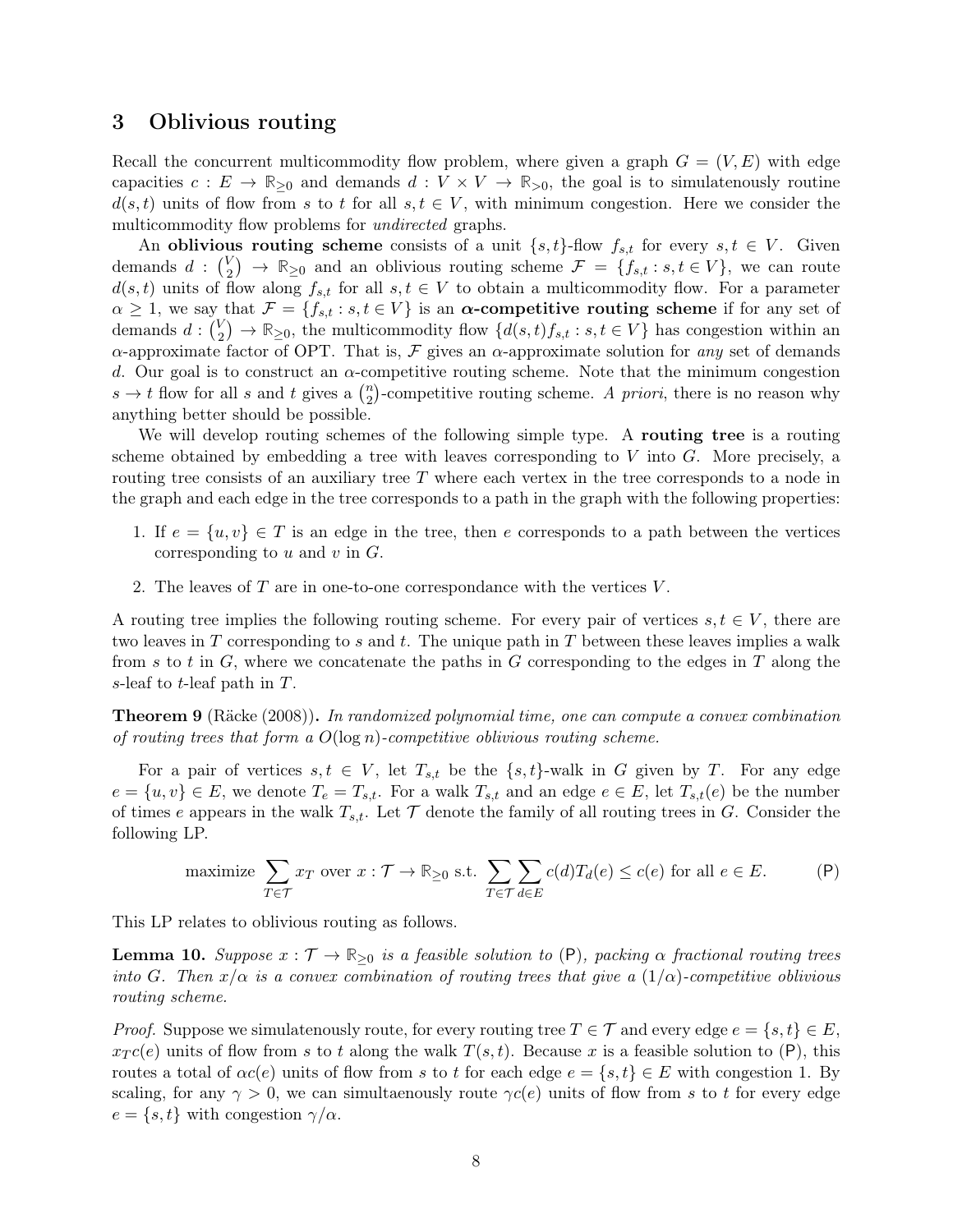Now, given any demands  $d: \binom{V}{2}$  $\mathbb{R}_2^V$   $\rightarrow$  R<sub>20</sub> that can be routed in G with congestion  $\gamma$ , consider the multicommodity flow where we route, for every  $s, t \in V$  and  $T \in \mathcal{T}$ ,  $(x_T/\alpha)d(s, t)$  units of flow from s to t along the walk  $T(s,t)$ . Since the demands d can be routed with congestion  $\gamma$ , the congestion induced by the fractional tree routing is no worse then the congestion induced by routing  $\gamma c(e)$  units of flow from s to t through the trees for every edge  $e = \{s, t\} \in E$ . By the preceding discussion, this gives congestion at most  $\gamma/\alpha$ .

Given [Lemma 10,](#page-7-2) it remains to try to find a fractional solution x to the L[P](#page-7-1)  $(P)$  with as large an optimal value as possible. We will attempt to solve the LP using the algorithm from [Section 2.3.](#page-5-1) To this end, it is convenient to normalize the LP as follows.

maximize 
$$
\sum_{T \in \mathcal{T}} x_T
$$
 over  $x : \mathcal{T} \to \mathbb{R}_{\geq 0}$  s.t.  $\frac{1}{c(e)} \sum_{T \in \mathcal{T}} \sum_{d \in E} c(d) T_d(e) \leq 1$  for all  $e \in E$ . (P<sub>1</sub>)

Recall that the algorithm in [Section 2.3](#page-5-1) is based on solving a sequence of Lagrangian relaxations, that form packing problems with only a single packing constraint. Given a probability distribution  $p \in \Delta_m$  over E, the Lagrangian relaxation of (??) has the form

maximize 
$$
\sum_{T \in \mathcal{T}} x_T
$$
 over  $x : \mathcal{T} \to \mathbb{R}_{\geq 0}$  s.t.  $\sum_{T \in \mathcal{T}} \sum_{e \in E} \frac{p_e}{c(e)} \sum_{d \in E} c(d) T_d(e)$ 

This is a fractional packing problem where all items have the same value and there is only one packing constraint, which can be interpretted as a cost, as follows.

$$
cost(T | p) = \sum_{e \in E} \frac{p_e}{c(e)} \sum_{d \in E} c(d) T_d(e).
$$

A tree T with cost  $\cot(T|p)$  gives a solution of value  $1/\cot(T|p)$  to the relaxation. For any fixed  $\beta > 0$ , if we can consistently find a tree T with cost  $\lt \beta$  for any distribution p, then by [Theorem](#page-5-0) [7,](#page-5-0) we can obtain a  $(1 + \epsilon)\beta$ -approximation to ([P](#page-7-1)) for any fixed  $\epsilon > 0$ .

Towards this end, the first lemma reinterprets  $\cot(T|p)$  in terms of the distances of its walks.

<span id="page-8-0"></span>**Lemma 11.** Let  $p \in \Delta_E$  be a probability distribution over E. Consider the shortest path metric on  $G \cdot w/r/t$  edge lengths  $\frac{p_e}{c(e)}$ . For a routing tree T, let  $d_T : V \times V \to \mathbb{R}_{\geq 0}$  be the metric where  $d_T(u, v)$ is the length of the walk  $T_{u,v}$  w/r/t the edge lengths  $p_e/c(e)$ . Then

$$
cost(T | p) = \sum_{f \in E} c(f) d_T(f).
$$

Proof. We have

$$
\operatorname{cost}(T) = \sum_{e \in E} \frac{p_e}{c(e)} \sum_{f \in E} c(f) T_f(e) \stackrel{\text{(a)}}{=} \sum_{f \in E} c(f) \sum_{e \in E} \frac{p_e}{c(e)} T_f(e) \stackrel{\text{(b)}}{=} \sum_{f \in E} c(f) d_T(f).
$$

(a) interchanges sums. For (b), we recall that  $T_f(e)$ , where  $f = \{s, t\}$ , is the number of times edge e appears in the walk  $T_{s,t}$  from s to t. Thus  $\sum_{e \in E} \frac{p_e}{c(e)}$  $\frac{p_e}{c(e)}T_f(e) = d_T(f)$  for each edge f.

<span id="page-8-1"></span>**Lemma 12.** Let  $p \in \Delta_E$  be a probability distribution over E. In randomized polynomial time, one can compute a routing tree T such that

$$
cost(T) \le O(\log n).
$$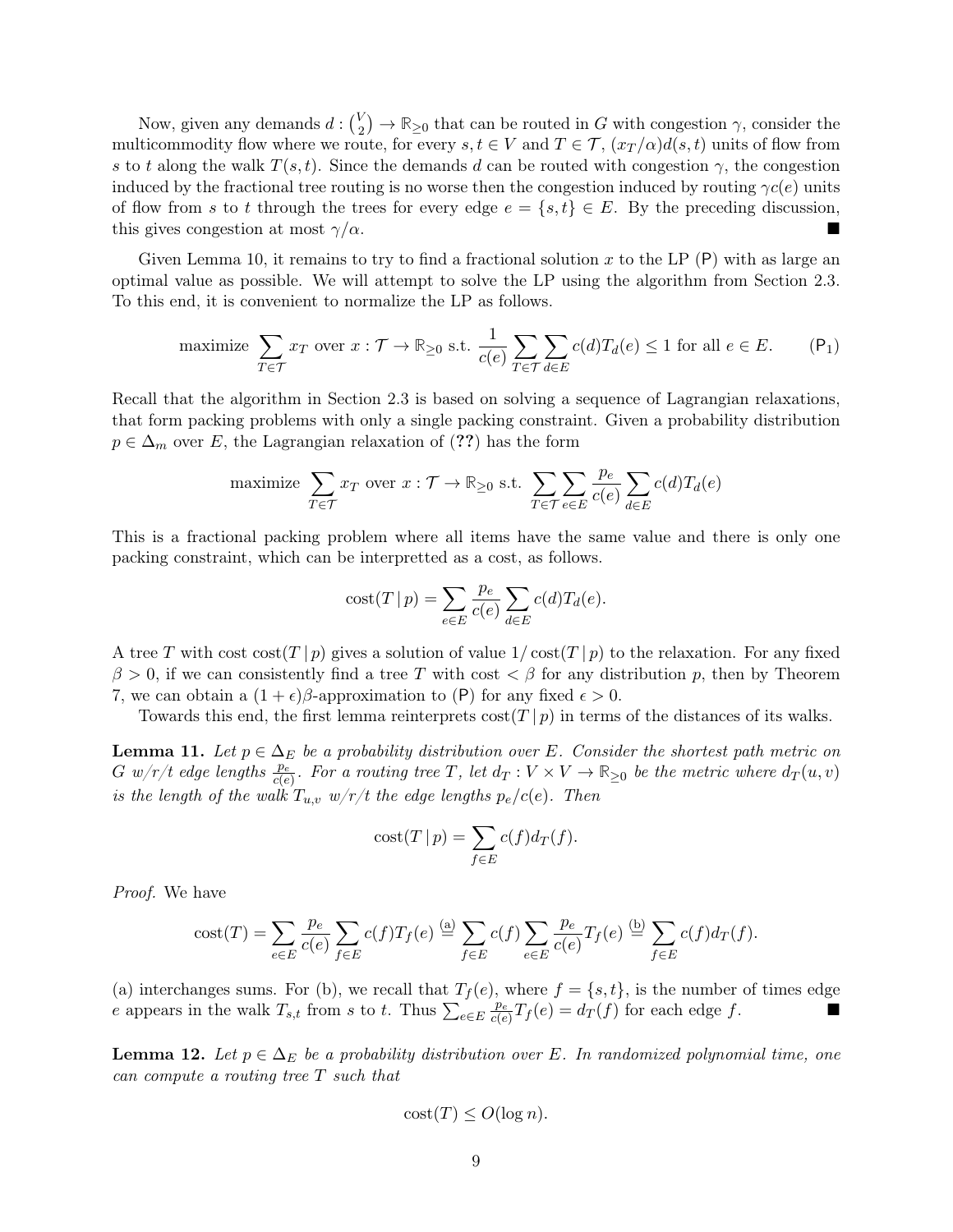Proof. We apply the randomized tree metric algorithm from our previous discussion with respect to the shortest path metric induced by edge lengths  $p_f / c(f)$ . This produces a randomized routing tree  $T$  such that

$$
\mathcal{E}[d_T(f)] \le \frac{p_f}{c(f)}
$$

for all edges  $f \in E$ . By [Lemma 11,](#page-8-0) we have

$$
E[\text{cost}(T)] = \sum_{f \in E} c(f) E[d_T(f)] \le O(\log n) \sum_{f \in E} p_f = O(\log n),
$$

as desired.

To prove [Theorem 9,](#page-7-1) we apply the discrete LP algorithm from [Section 2.3](#page-5-1) to the packing LP ([P](#page-7-2)<sub>1</sub>) with a constant value of  $\epsilon$ . For every Lagrangian relaxation induced by  $p \in \Delta_E$ , by [Lemma](#page-8-1) [12,](#page-8-1) we can produce a fractional solution of value  $\geq \Omega(1/\log n)$ . Thus we obtain feasible solution to  $(P_1)$  $(P_1)$  $(P_1)$  of value  $\Omega(1/\log n)$ . This in turn implies a  $O(\log n)$ -competitive oblivious routing scheme.